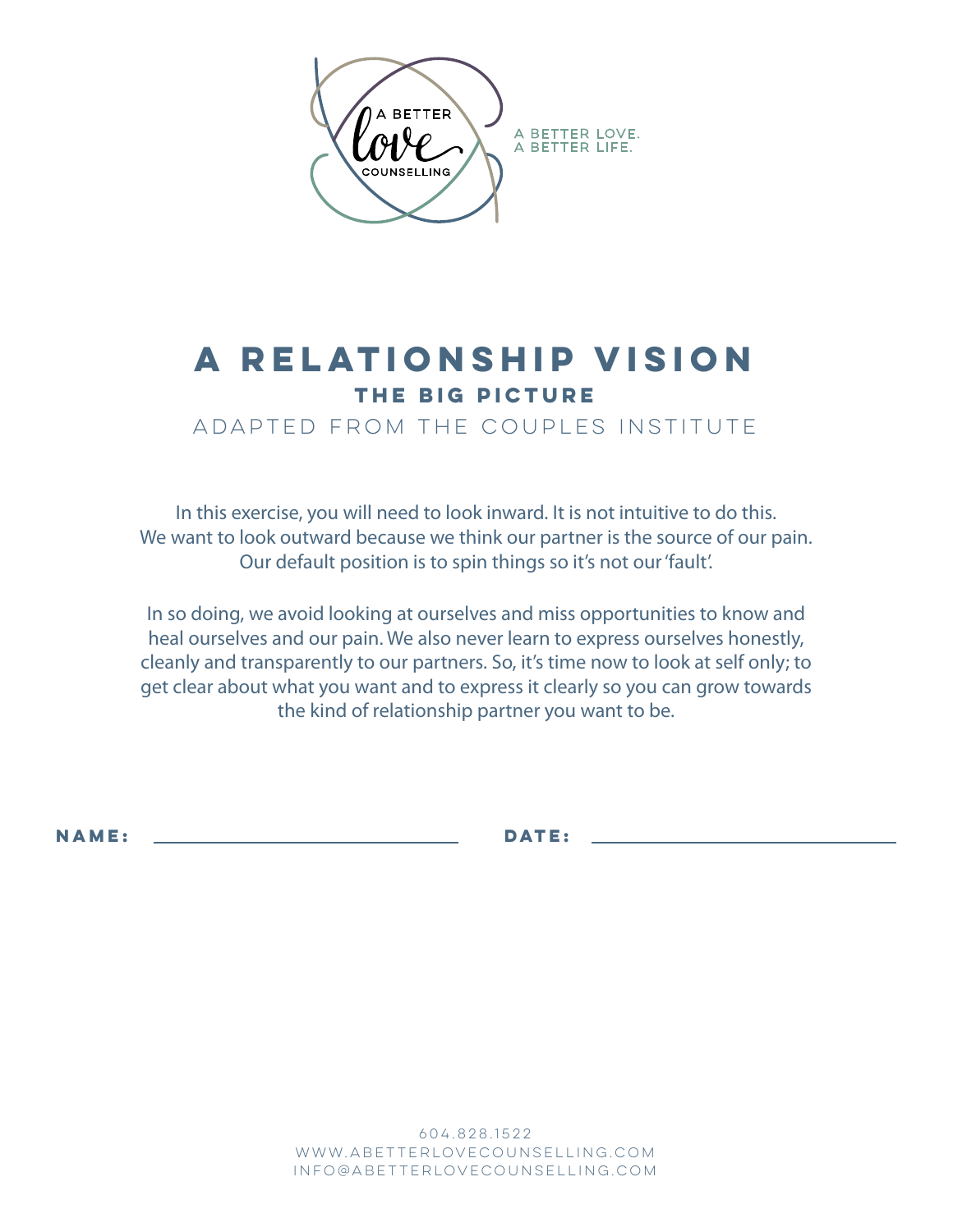1. What kind of relationship do you want to be in? What is your vision. Why are you in this relationship? What is this relationship for? What would you be feeling in this relationship? What would you be doing?

2. What will be required of you to make that happen?

3. The BARRIERS I bring to creating the relationship I desire:

4. Things I will have to change about myself in order to create the relationship I have described:

5. The reasons it won't be easy for me to make these personal changes: What will get in your way of making these changes?